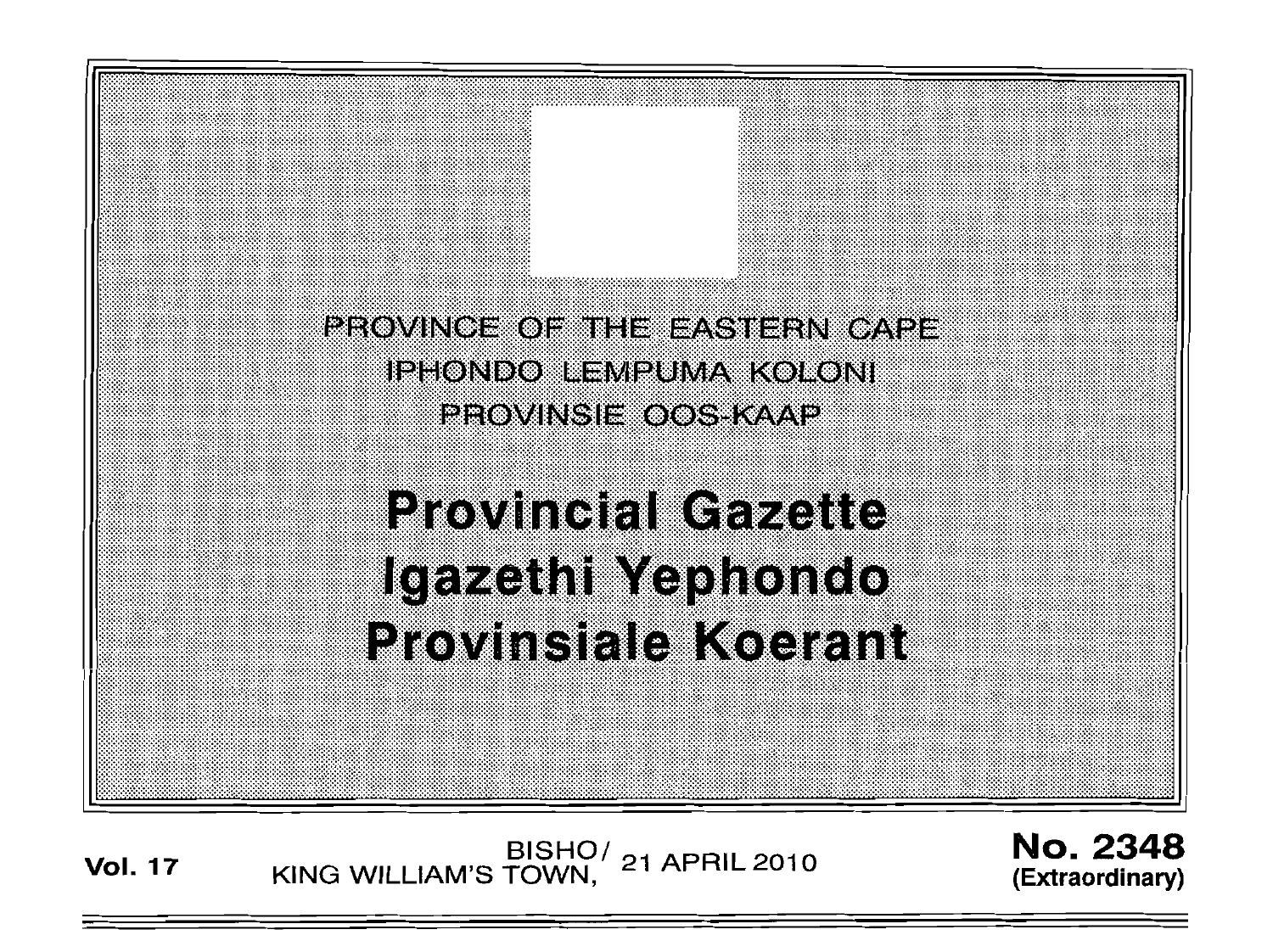### **IMPORTANT NOTICE**

**The Government Printing Works will not be held responsible for faxed documents not received due to errors on the fax machine or faxes received which are unclear or incomplete. Please be advised that an** "OK" **slip, received from a fax machine, will not be accepted as proof that documents were received by the GPW for printing. If documents are faxed to the GPW it will be the sender's responsibility to phone and confirm that the documents were received in good order.** 

**Furthermore the Government Printing Works will also not be held responsible for cancellations and amendments which have not been done on original documents received from clients.** 

## **CONTENTS • INHOUD**

No. Page Gazette No. No.

#### **PROVINCIAL NOTICE**

17 Disaster Management Act (57/2002): Declaration of the local state of drought disaster in terms of section 55 (1) ..... 3 2348